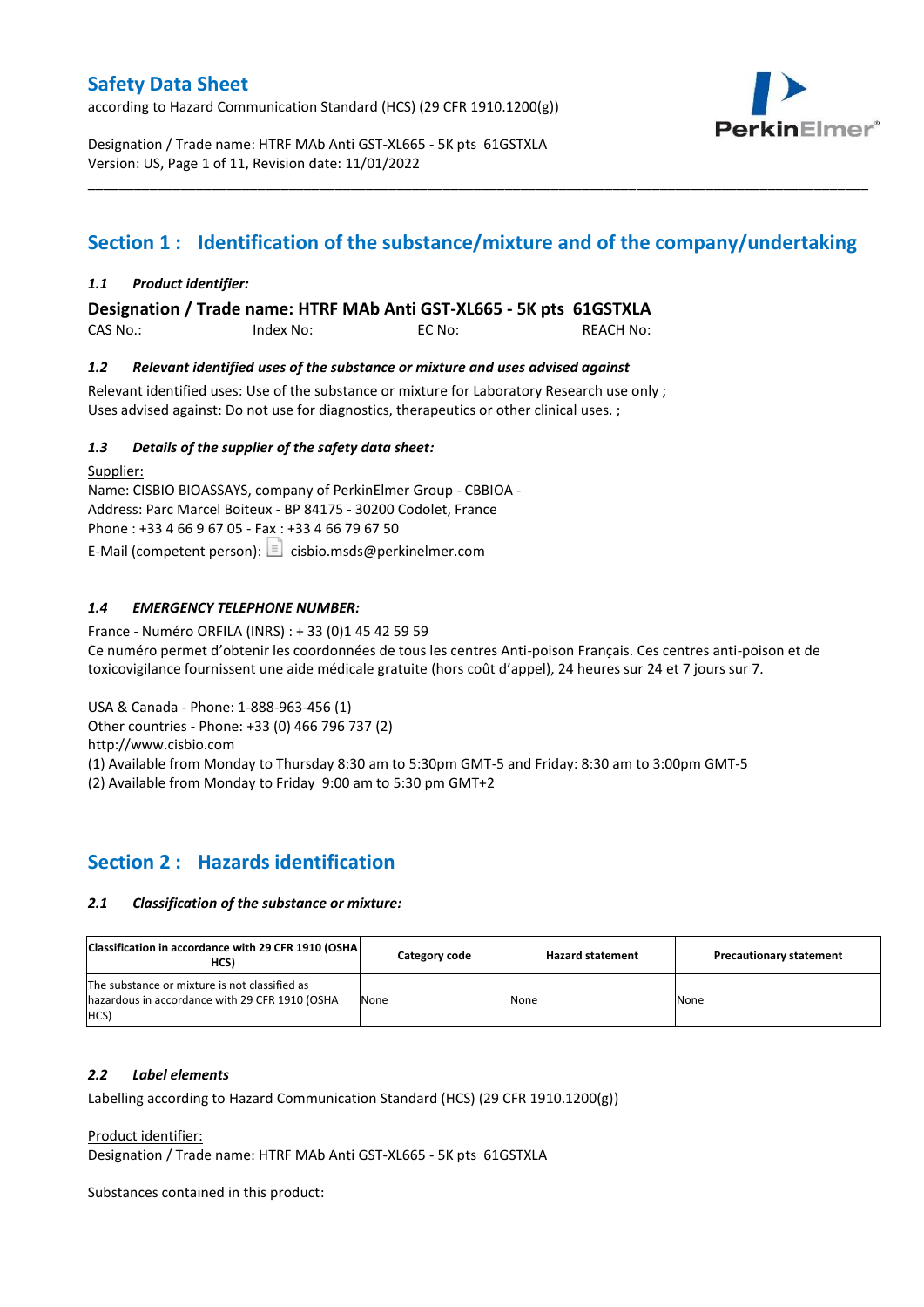according to Hazard Communication Standard (HCS) (29 CFR 1910.1200(g))

Designation / Trade name: HTRF MAb Anti GST-XL665 - 5K pts 61GSTXLA Version: US, Page 2 of 11, Revision date: 11/01/2022



Hazard pictograms

Signal word:

Hazard and precautionary statements:

#### *2.3 Other hazards*

The mixture does not contain substances classified as 'Substances of Very High Concern' (SVHC) >= 0.1% published by the European CHemicals Agency (ECHA) under article 57 of REACH. The mixture satisfies neither the PBT nor the vPvB criteria for mixtures in accordance with annexe XIII of the REACH regulations EC 1907/2006. ;

\_\_\_\_\_\_\_\_\_\_\_\_\_\_\_\_\_\_\_\_\_\_\_\_\_\_\_\_\_\_\_\_\_\_\_\_\_\_\_\_\_\_\_\_\_\_\_\_\_\_\_\_\_\_\_\_\_\_\_\_\_\_\_\_\_\_\_\_\_\_\_\_\_\_\_\_\_\_\_\_\_\_\_\_\_\_\_\_\_\_\_\_\_\_\_\_\_\_\_\_\_

Adverse human health effects: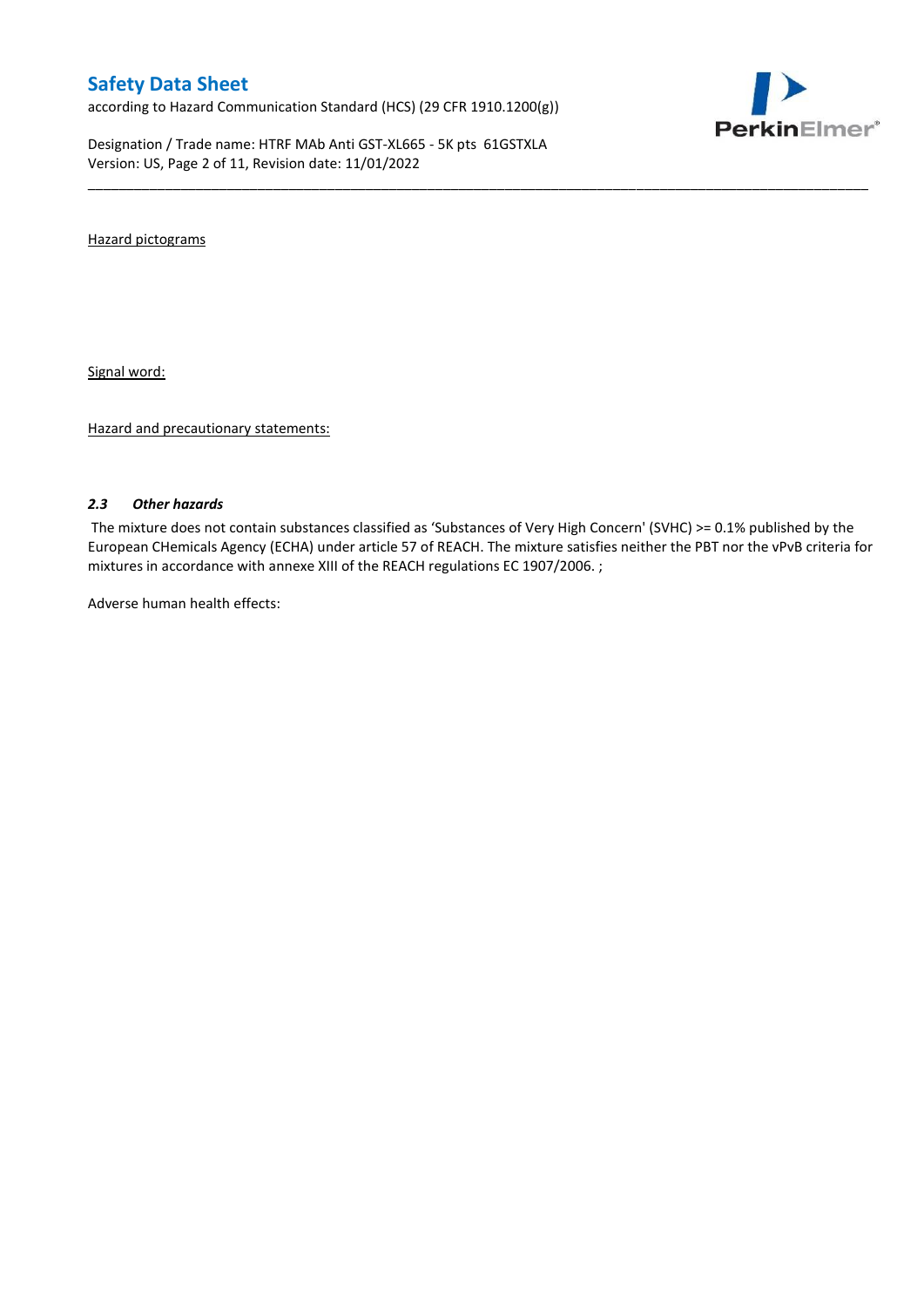according to Hazard Communication Standard (HCS) (29 CFR 1910.1200(g))



Designation / Trade name: HTRF MAb Anti GST-XL665 - 5K pts 61GSTXLA Version: US, Page 3 of 11, Revision date: 11/01/2022

## **Section 3 : Composition/information on ingredients**

#### *3.2 Mixtures*

Hazardous ingredients:

This mixture does not contain any hazardous substances at the concentration limits given in Regulation (EC) No. 1272/2008 and OSHA Hazard Communication Standard 29 CFR 1910.1200.

\_\_\_\_\_\_\_\_\_\_\_\_\_\_\_\_\_\_\_\_\_\_\_\_\_\_\_\_\_\_\_\_\_\_\_\_\_\_\_\_\_\_\_\_\_\_\_\_\_\_\_\_\_\_\_\_\_\_\_\_\_\_\_\_\_\_\_\_\_\_\_\_\_\_\_\_\_\_\_\_\_\_\_\_\_\_\_\_\_\_\_\_\_\_\_\_\_\_\_\_\_

Additional information:

Full text of H- and EUH-phrases: see SECTION 16.

### **Section 4 : First aid measures**

#### *4.1 Description of first aid measures*

**General information**: Do not leave affected person unattended. ; Remove affected person from the danger area and lay down. ;

**Following inhalation**: In case of respiratory tract irritation, consult a physician. ; Provide fresh air. ;

**Following skin contact**:After contact with skin, wash immediately with water ; Remove contaminated clothing ;

**Following eye contact**: After contact with the eyes, rinse with water with the eyelids open for a sufficient length of time, then consult an ophthalmologist immediately. ;

**Following ingestion**: Do NOT induce vomiting. ; Give nothing to eat or drink. ; If accidentally swallowed rinse the mouth with plenty of water (only if the person is conscious) and obtain immediate medical attention. ; **Self-protection of the first aider**:

#### *4.2 Most important symptoms and effects, both acute and delayed*

Symptoms: No known symptoms to date. ; Effects:

### *4.3 Indication of any immediate medical attention and special treatment needed*

Notes for the doctor:

## **Section 5 : Firefighting measures**

#### *5.1 Extinguishing media:*

Suitable extinguishing media: This product is not flammable. Use extinguishing agent suitable for type of surrounding fire ;

#### *5.2 Special hazards arising from the substance or mixture*

Hazardous combustion products: /

### *5.3 Advice for fire-fighters*

Wear Protective clothing. ; Additional information: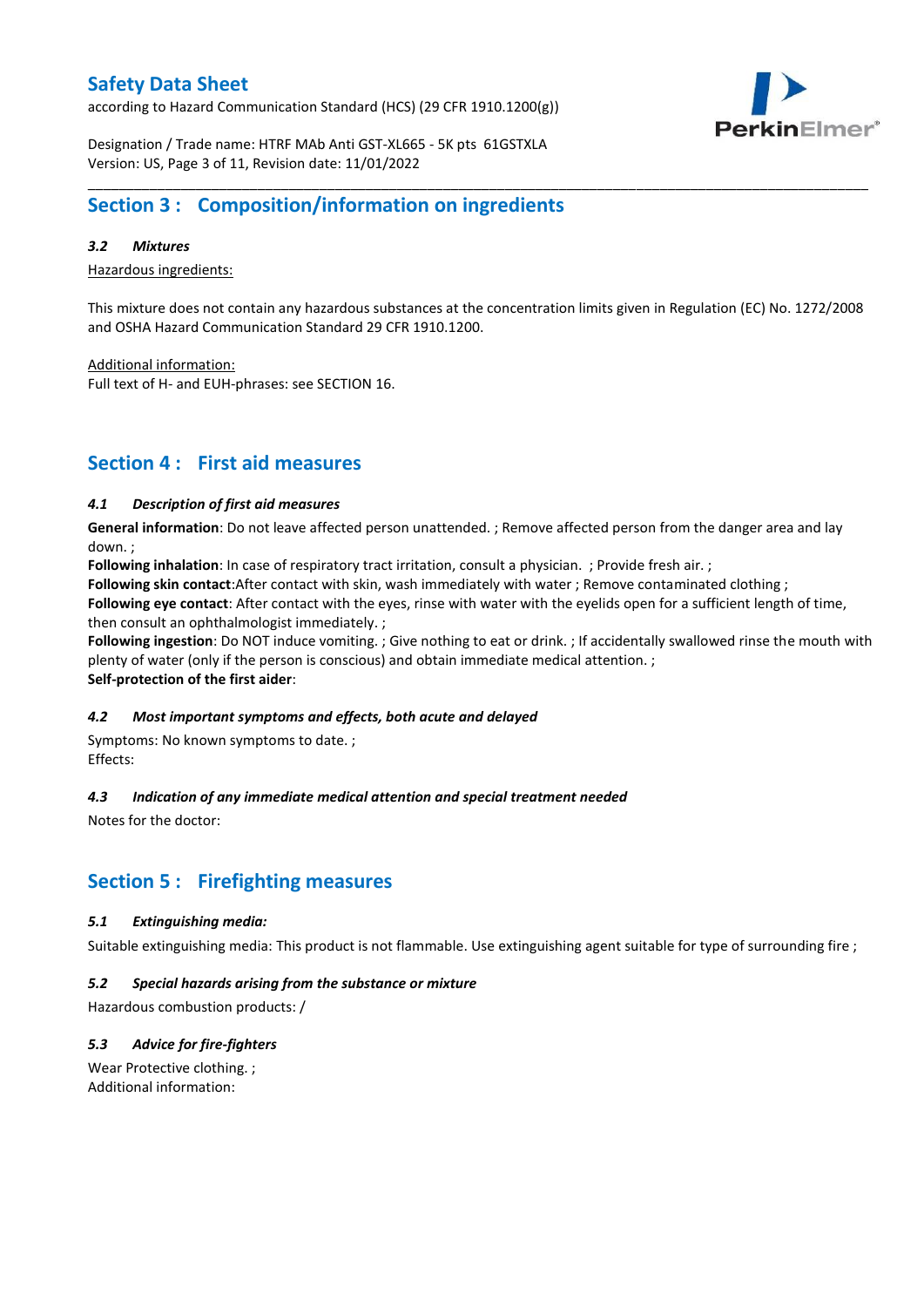according to Hazard Communication Standard (HCS) (29 CFR 1910.1200(g))



Designation / Trade name: HTRF MAb Anti GST-XL665 - 5K pts 61GSTXLA Version: US, Page 4 of 11, Revision date: 11/01/2022

### **Section 6 : Accidental release measures**

#### *6.1 Personal precautions, protective equipment and emergency procedures*

Emergency procedures: Provide adequate ventilation. ; Emergency procedures: Remove persons to safety. ; Personal precautions: Use personal protection equipment (see section 8). ;

\_\_\_\_\_\_\_\_\_\_\_\_\_\_\_\_\_\_\_\_\_\_\_\_\_\_\_\_\_\_\_\_\_\_\_\_\_\_\_\_\_\_\_\_\_\_\_\_\_\_\_\_\_\_\_\_\_\_\_\_\_\_\_\_\_\_\_\_\_\_\_\_\_\_\_\_\_\_\_\_\_\_\_\_\_\_\_\_\_\_\_\_\_\_\_\_\_\_\_\_\_

#### *6.2 Environmental precautions*

Do not allow to enter into surface water or drains. ; Ensure all waste water is collected and treated via a waste water treatment plant. ;

#### *6.3 Methods and material for containment and cleaning up*

For cleaning up: Suitable material for taking up: Absorbing material, organic ; Other information:

#### *6.4 Reference to other sections*

Additional information:

## **Section 7 : Handling and storage**

### *7.1 Precautions for safe handling*

#### Protective measures:

Advice on safe handling: Avoid contact with skin, eyes and clothes. ; Avoid: Eye contact ; Avoid: Generation/formation of aerosols ; Avoid: Skin contact ; Avoid: inhalation ; In the immediate working surroundings there must be: Emergency shower installed ; In the immediate working surroundings there must be: Provide eye shower and label its location conspicuously; Wash contaminated clothing immediately. ;

Fire preventions:

Do not eat, drink or smoke in areas where reagents are handled. ; Do not pipet by mouth ; Wear suitable one-way gloves at work ;

Advice on general occupational hygiene : Handle in accordance with good industrial hygiene and safety practice ; Observe technical data sheet. ; Remove contaminated, saturated clothing. ; Wash hands before breaks and after work. ;

### *7.2 Conditions for safe storage, including any incompatibilities*

Requirements for storage rooms and vessels: Keep container tightly closed. ; Keep-store only in original container or in properly labeled containers ; Hints on storage assembly: Materials to avoid:

Further information on storage conditions:

### *7.3 Specific end uses:*

Recommendations on specific end uses: Observe technical data sheet. ;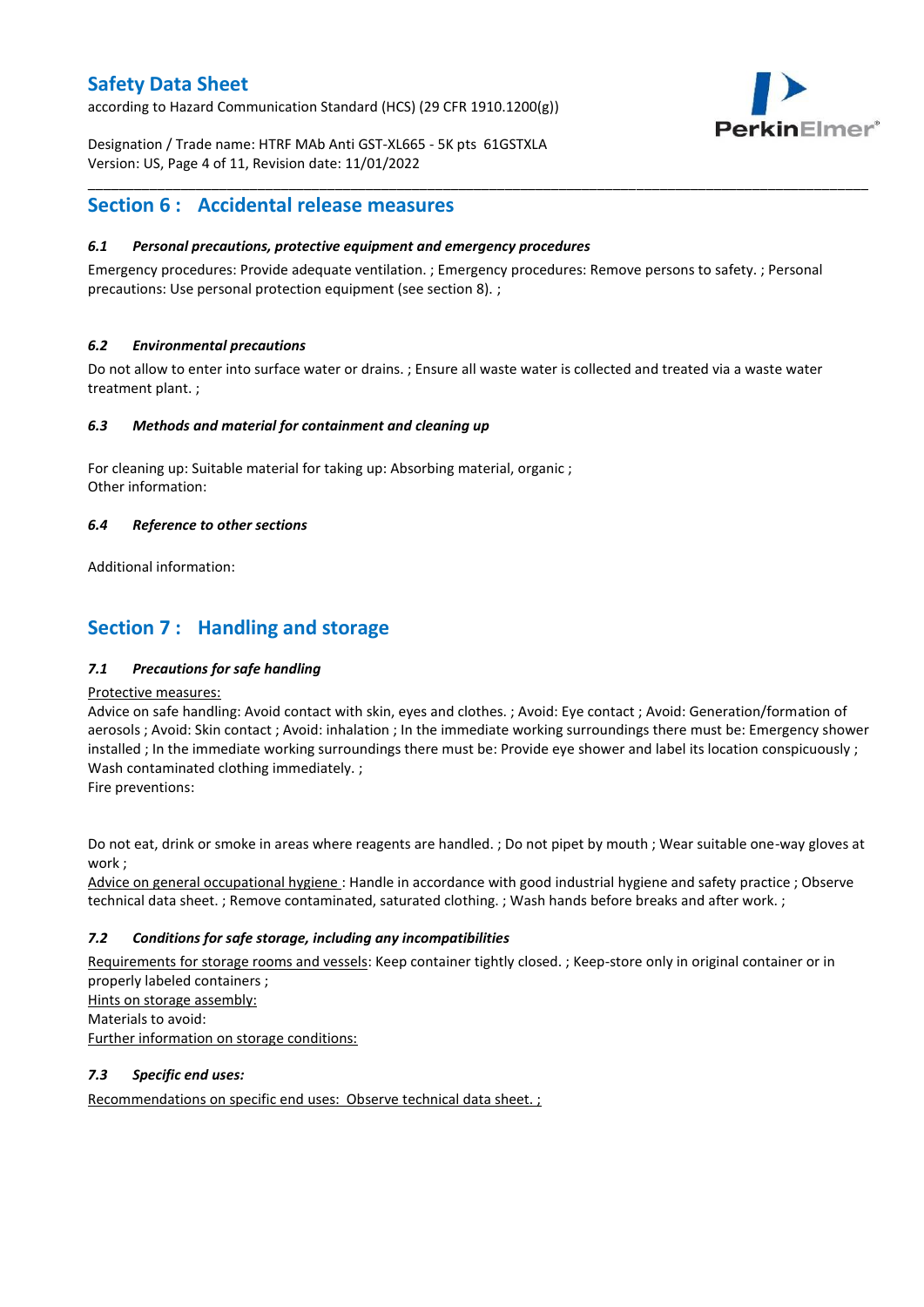according to Hazard Communication Standard (HCS) (29 CFR 1910.1200(g))



Designation / Trade name: HTRF MAb Anti GST-XL665 - 5K pts 61GSTXLA Version: US, Page 5 of 11, Revision date: 11/01/2022

# **Section 8 : Exposure controls/personal protection**

### *8.1 Control parameters*

Preliminary remark:

- 8.1.1 Occupational exposure limits:
	- OSHA (USA)

#### 8.1.2 DNEL/PNEC-values:

- DNEL worker
- DNEL consumer
- PNEC

#### *8.2 Exposure controls*

8.2.1 Appropriate engineering controls:

Technical measures and appropriate working operations should be given priority over the use of personal protective equipment. See section 7

\_\_\_\_\_\_\_\_\_\_\_\_\_\_\_\_\_\_\_\_\_\_\_\_\_\_\_\_\_\_\_\_\_\_\_\_\_\_\_\_\_\_\_\_\_\_\_\_\_\_\_\_\_\_\_\_\_\_\_\_\_\_\_\_\_\_\_\_\_\_\_\_\_\_\_\_\_\_\_\_\_\_\_\_\_\_\_\_\_\_\_\_\_\_\_\_\_\_\_\_\_

8.2.2 Personal protective equipment:

Eye / Face protection: Safety glasses with side-shields ;

Skin protection: Gloves ; Laboratory coats ;

Respiratory protection:Ensure adequate ventilation ;

Thermal hazards:

8.2.3 Environmental exposure controls:

Consumer exposure control

Measures related to consumer uses of the substance (as such or in mixtures): Measures related to the service life of the substance in articles:

## **Section 9 : Physical and chemical properties**

#### *9.1 Information on basic physical and chemical properties*

| Appearance |
|------------|
|------------|

| $\frac{A_{\text{p}}}{A_{\text{p}}}$ |        |
|-------------------------------------|--------|
| Physical state                      | Solid  |
| Colour                              | Blue ; |
| Odour                               |        |
| Odour threshold (ppm)               |        |

|                    | Value | Concentration<br>(mol/L) | Method | Temperature (°C) | Pressure (kPa) | Remark |
|--------------------|-------|--------------------------|--------|------------------|----------------|--------|
| pН                 |       |                          |        |                  |                |        |
| Melting point (°C) |       |                          |        |                  |                |        |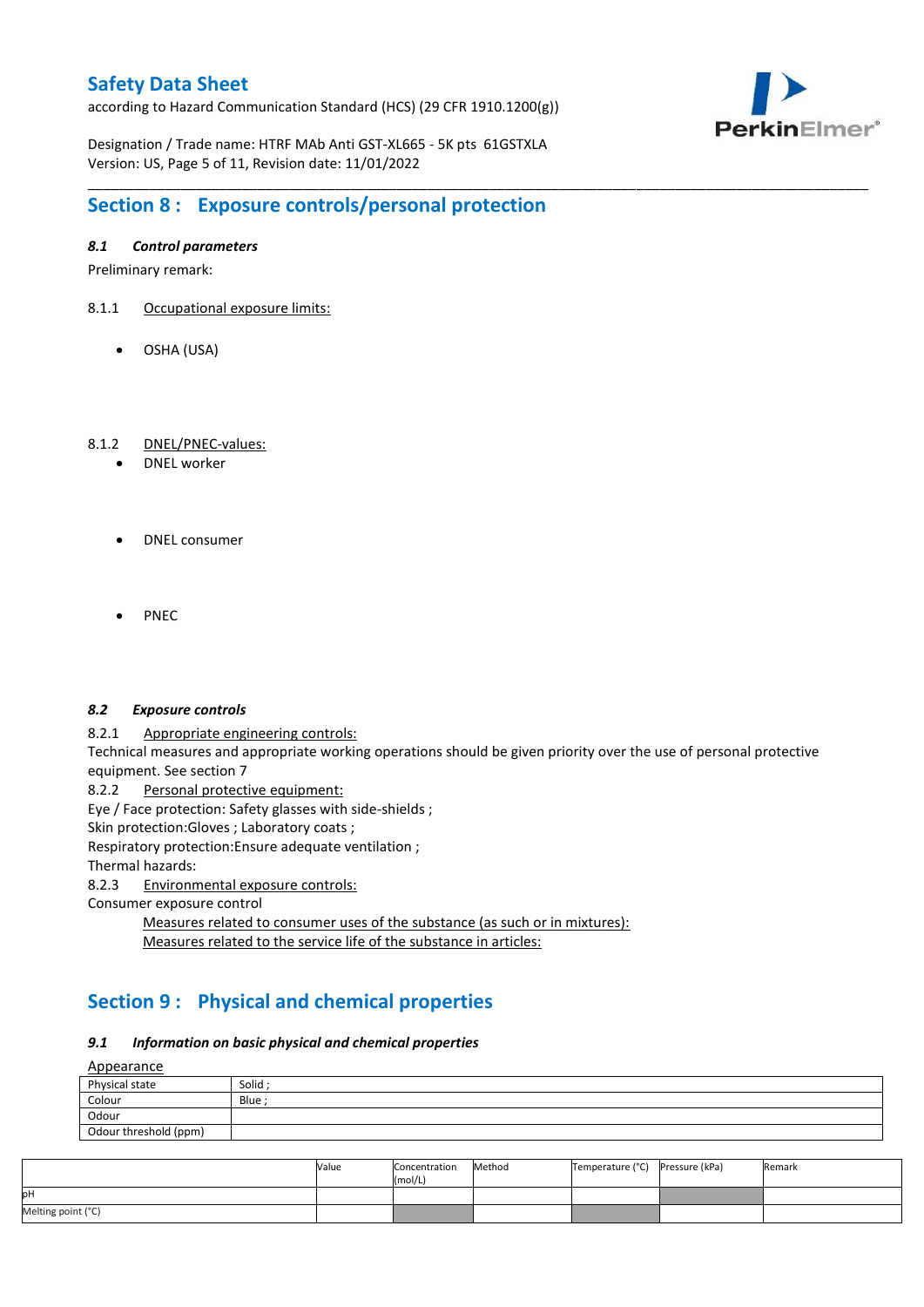according to Hazard Communication Standard (HCS) (29 CFR 1910.1200(g))



### Designation / Trade name: HTRF MAb Anti GST-XL665 - 5K pts 61GSTXLA Version: US, Page 6 of 11, Revision date: 11/01/2022

| Freezing point (°C)<br>Initial boiling point/boiling range (°C)<br>Evaporation rate (kg/m <sup>2</sup> /h)<br>Flammability (type:) (%)<br>Upper/lower<br>Upper explosive limit<br>flammability or explosive<br>(%)<br>limits<br>Lower explosive limit (%)<br>Density (g/cm <sup>3</sup> )<br>Densities<br>Relative density (g/cm <sup>3</sup> )<br>Bulk density (g/cm <sup>3</sup> )<br>Critical density (g/cm <sup>3</sup> )<br>Solubility (Type: ) (g/L)<br>Partition coefficient (log Pow)<br>n-octanol/water at pH :<br>Viscosity, dynamic (poiseuille)<br>Viscosity<br>Viscosity, cinematic (cm <sup>3</sup> /s)<br><b>Explosive properties</b><br>Oxidising properties |                                                             |  |  |  |  |  |  |
|------------------------------------------------------------------------------------------------------------------------------------------------------------------------------------------------------------------------------------------------------------------------------------------------------------------------------------------------------------------------------------------------------------------------------------------------------------------------------------------------------------------------------------------------------------------------------------------------------------------------------------------------------------------------------|-------------------------------------------------------------|--|--|--|--|--|--|
|                                                                                                                                                                                                                                                                                                                                                                                                                                                                                                                                                                                                                                                                              |                                                             |  |  |  |  |  |  |
|                                                                                                                                                                                                                                                                                                                                                                                                                                                                                                                                                                                                                                                                              |                                                             |  |  |  |  |  |  |
|                                                                                                                                                                                                                                                                                                                                                                                                                                                                                                                                                                                                                                                                              | Flash point (°C)                                            |  |  |  |  |  |  |
|                                                                                                                                                                                                                                                                                                                                                                                                                                                                                                                                                                                                                                                                              |                                                             |  |  |  |  |  |  |
|                                                                                                                                                                                                                                                                                                                                                                                                                                                                                                                                                                                                                                                                              |                                                             |  |  |  |  |  |  |
|                                                                                                                                                                                                                                                                                                                                                                                                                                                                                                                                                                                                                                                                              |                                                             |  |  |  |  |  |  |
|                                                                                                                                                                                                                                                                                                                                                                                                                                                                                                                                                                                                                                                                              |                                                             |  |  |  |  |  |  |
|                                                                                                                                                                                                                                                                                                                                                                                                                                                                                                                                                                                                                                                                              | Vapour pressure (kPa)                                       |  |  |  |  |  |  |
|                                                                                                                                                                                                                                                                                                                                                                                                                                                                                                                                                                                                                                                                              | Vapour density (g/cm <sup>3</sup> )                         |  |  |  |  |  |  |
|                                                                                                                                                                                                                                                                                                                                                                                                                                                                                                                                                                                                                                                                              |                                                             |  |  |  |  |  |  |
|                                                                                                                                                                                                                                                                                                                                                                                                                                                                                                                                                                                                                                                                              |                                                             |  |  |  |  |  |  |
|                                                                                                                                                                                                                                                                                                                                                                                                                                                                                                                                                                                                                                                                              |                                                             |  |  |  |  |  |  |
|                                                                                                                                                                                                                                                                                                                                                                                                                                                                                                                                                                                                                                                                              |                                                             |  |  |  |  |  |  |
|                                                                                                                                                                                                                                                                                                                                                                                                                                                                                                                                                                                                                                                                              |                                                             |  |  |  |  |  |  |
|                                                                                                                                                                                                                                                                                                                                                                                                                                                                                                                                                                                                                                                                              |                                                             |  |  |  |  |  |  |
|                                                                                                                                                                                                                                                                                                                                                                                                                                                                                                                                                                                                                                                                              | Auto-ignition temperature (°C)                              |  |  |  |  |  |  |
|                                                                                                                                                                                                                                                                                                                                                                                                                                                                                                                                                                                                                                                                              | Decomposition temperature (°C)<br>Decomposition energy : kJ |  |  |  |  |  |  |
|                                                                                                                                                                                                                                                                                                                                                                                                                                                                                                                                                                                                                                                                              |                                                             |  |  |  |  |  |  |
|                                                                                                                                                                                                                                                                                                                                                                                                                                                                                                                                                                                                                                                                              |                                                             |  |  |  |  |  |  |
|                                                                                                                                                                                                                                                                                                                                                                                                                                                                                                                                                                                                                                                                              |                                                             |  |  |  |  |  |  |
|                                                                                                                                                                                                                                                                                                                                                                                                                                                                                                                                                                                                                                                                              |                                                             |  |  |  |  |  |  |

### *9.2 Other information:*

No other relevant data available

# **Section 10 : Stability and reactivity**

#### *10.1 Reactivity*

This material is considered to be non-reactive under normal use conditions. ;

#### *10.2 Chemical stability*

- *10.3 Possibility of hazardous reactions*
- *10.4 Conditions to avoid:*

#### *10.5 Incompatible materials:*

#### *10.6 Hazardous decomposition products:*

Does not decompose when used for intended uses. ; Thermal decomposition can lead to the escape of irritating gases and vapors. ;

### **Section 11 : Toxicological information**

Toxicokinetics, metabolism and distribution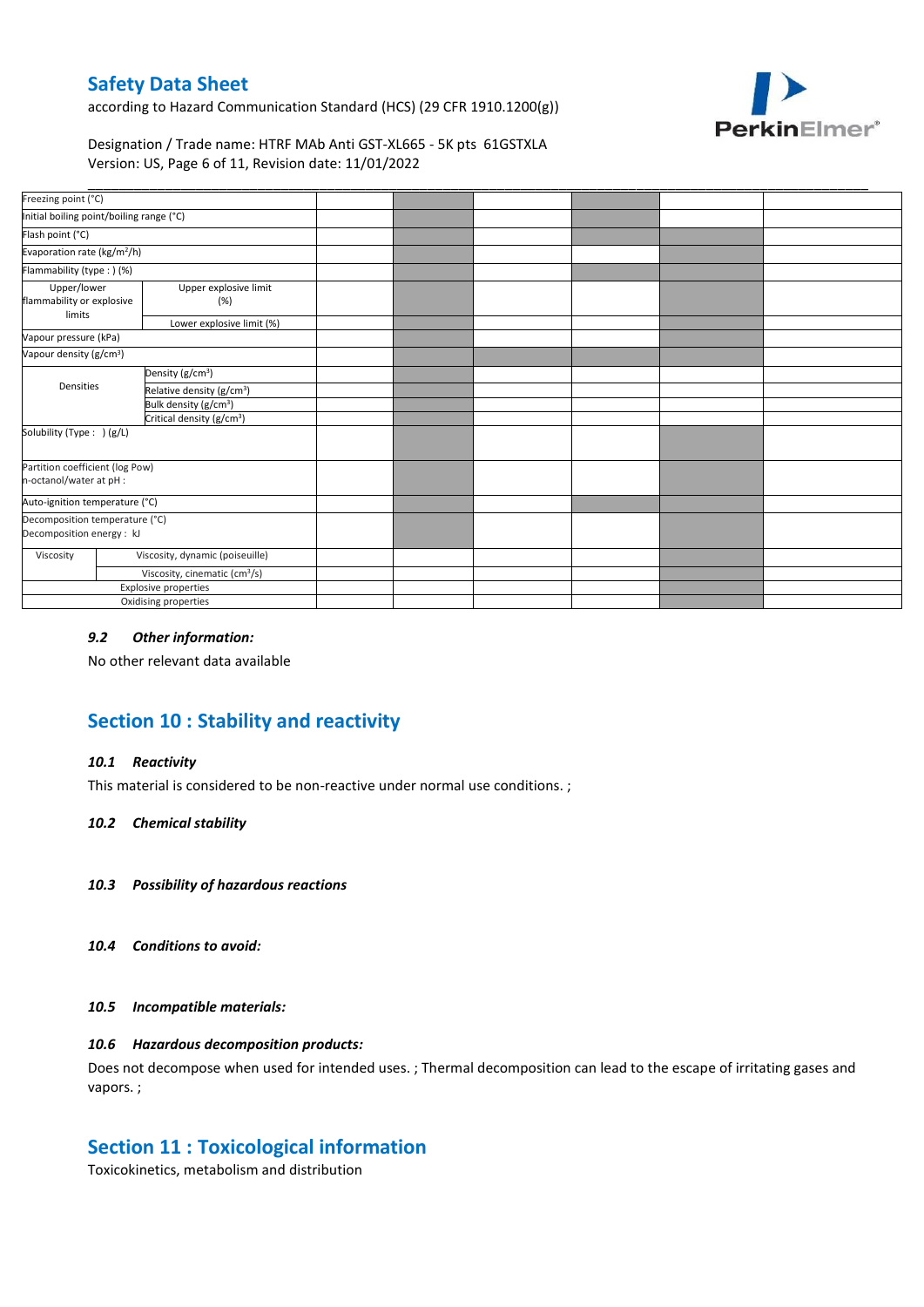according to Hazard Communication Standard (HCS) (29 CFR 1910.1200(g))

Designation / Trade name: HTRF MAb Anti GST-XL665 - 5K pts 61GSTXLA Version: US, Page 7 of 11, Revision date: 11/01/2022

\_\_\_\_\_\_\_\_\_\_\_\_\_\_\_\_\_\_\_\_\_\_\_\_\_\_\_\_\_\_\_\_\_\_\_\_\_\_\_\_\_\_\_\_\_\_\_\_\_\_\_\_\_\_\_\_\_\_\_\_\_\_\_\_\_\_\_\_\_\_\_\_\_\_\_\_\_\_\_\_\_\_\_\_\_\_\_\_\_\_\_\_\_\_\_\_\_\_\_\_\_



#### *11.1 Information on toxicological effects*

Substances

**Acute toxicity**

Animal data: Acute oral toxicity:

Acute dermal toxicity:

Acute inhalative toxicity:

Practical experience / human evidence: Assessment / Classification: General Remark:

#### **•** Skin corrosion/irritation

Animal data:

In-vitro skin test method: In-vitro skin test result:

Assessment / Classification:

**Eye damage/irritation**

Animal data:

In vitro eye test method: In vitro eye test result: Assessment / Classification:

> C**MR effects (carcinogenity, mutagenicity and toxicity for reproduction)** o Germ cell mutagenicity:

Animal data:

Assessment / Classification:

o Carcinogenicity

Practical experience / human evidence: Animal data:

Other information: Assessment / Classification:

o Reproductive toxicity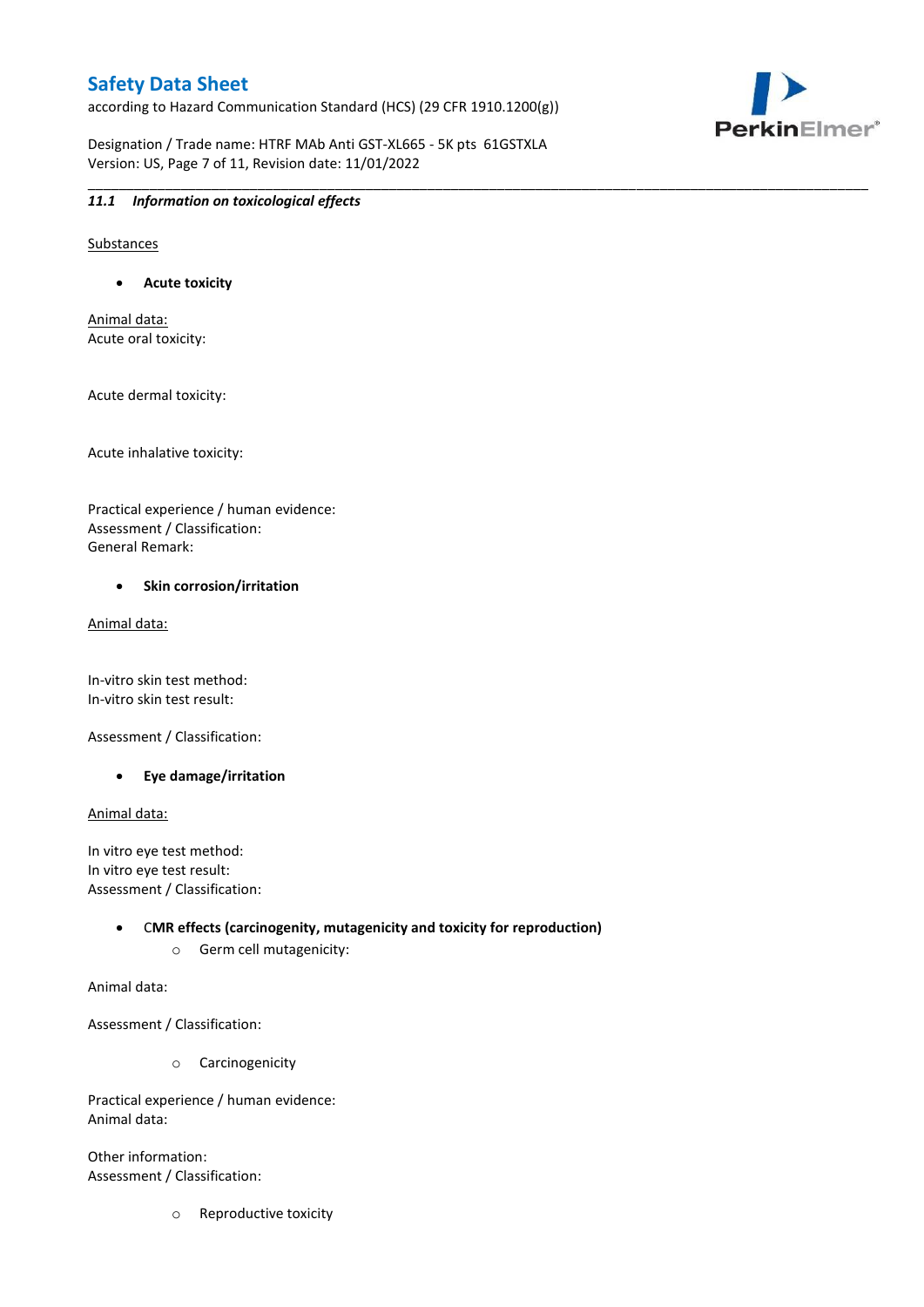according to Hazard Communication Standard (HCS) (29 CFR 1910.1200(g))



Designation / Trade name: HTRF MAb Anti GST-XL665 - 5K pts 61GSTXLA Version: US, Page 8 of 11, Revision date: 11/01/2022

\_\_\_\_\_\_\_\_\_\_\_\_\_\_\_\_\_\_\_\_\_\_\_\_\_\_\_\_\_\_\_\_\_\_\_\_\_\_\_\_\_\_\_\_\_\_\_\_\_\_\_\_\_\_\_\_\_\_\_\_\_\_\_\_\_\_\_\_\_\_\_\_\_\_\_\_\_\_\_\_\_\_\_\_\_\_\_\_\_\_\_\_\_\_\_\_\_\_\_\_\_ Practical experience / human evidence: Animal data:

Other information: Assessment / Classification:

Overall assessment on CMR properties:

- **Specific target organ toxicity (single exposure)**
	- o STOT SE 1 and 2

Animal data:

Other information:

o STOT SE 3

Practical experience / human evidence:

Other information: Assessment / Classification:

#### **Specific target organ toxicity (repeated exposure)**

Practical experience / human evidence: Animal data:

Assessment / Classification: Other information

**Aspiration hazard**

Practical experience / human evidence: Experimental data: viscosity data: see SECTION 9. Assessment / Classification: Remark:

11.1.1 Mixtures No toxicological information is available for the mixture itself

## **Section 12 : Ecological information**

In case that test data regarding one endpoint/differentiation exist for the mixture itself, the classification is carried out according to the substance criteria (excluding biodegradation and bioaccumulation). If no test data exist, the criteria for mixture classification has to be used (calculation method); in this case the toxicological data of the ingredients are shown.

#### *12.1 Aquatic toxicity:*

Acute (short-term) fish toxicity

Chronic (long-term) fish toxicity

Acute (short-term) toxicity to crustacea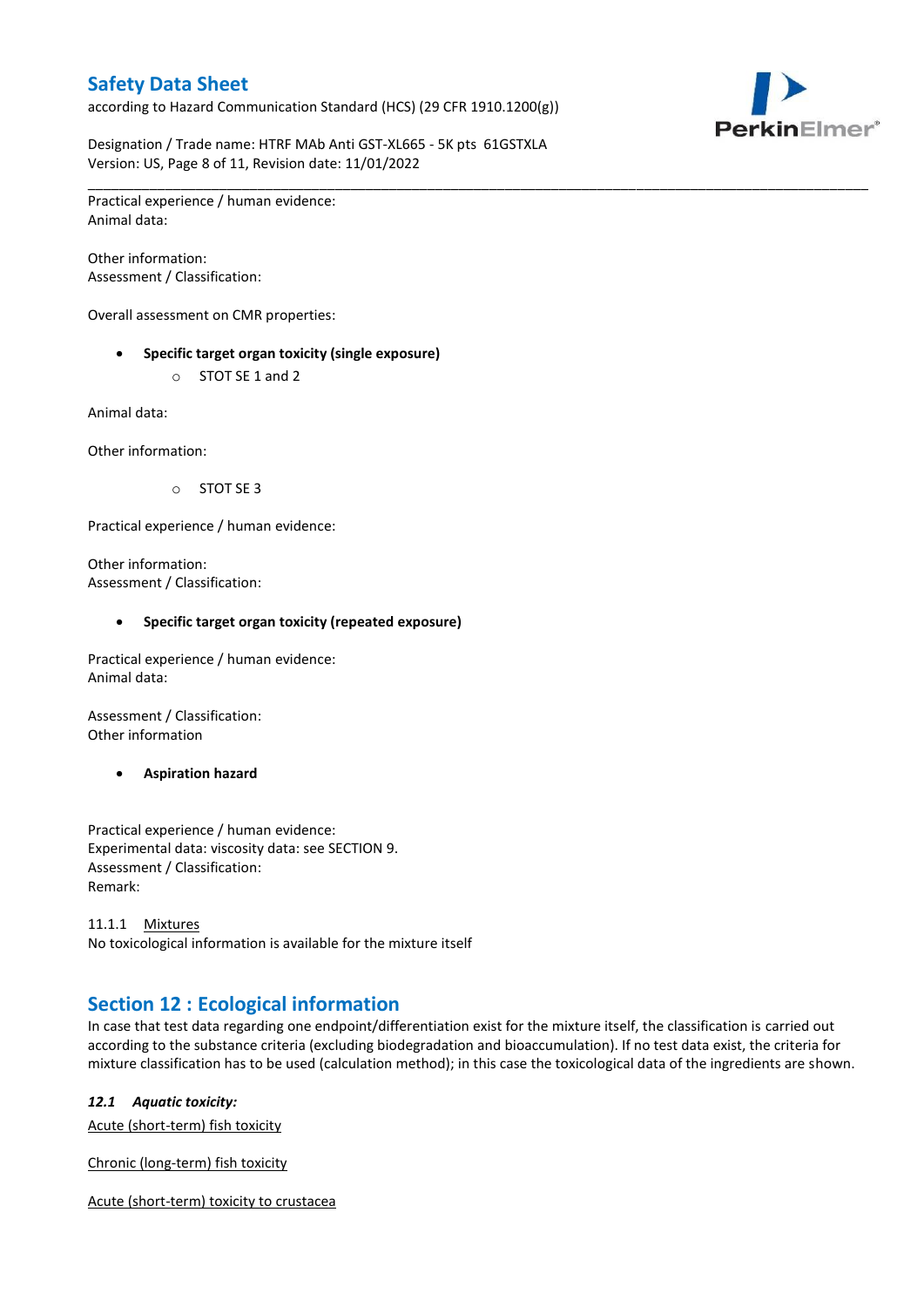according to Hazard Communication Standard (HCS) (29 CFR 1910.1200(g))



Designation / Trade name: HTRF MAb Anti GST-XL665 - 5K pts 61GSTXLA Version: US, Page 9 of 11, Revision date: 11/01/2022

\_\_\_\_\_\_\_\_\_\_\_\_\_\_\_\_\_\_\_\_\_\_\_\_\_\_\_\_\_\_\_\_\_\_\_\_\_\_\_\_\_\_\_\_\_\_\_\_\_\_\_\_\_\_\_\_\_\_\_\_\_\_\_\_\_\_\_\_\_\_\_\_\_\_\_\_\_\_\_\_\_\_\_\_\_\_\_\_\_\_\_\_\_\_\_\_\_\_\_\_\_

### Chronic (long-term) toxicity to crustacea

Acute (short-term) toxicity to algae and cyanobacteria

Toxicity to microorganisms and other aquatic plants / organisms

Assessment / Classification:

### *12.2 Persistence and degradability* Biodegradation:

Abiotic Degradation:

Assessment / Classification:

#### *12.3 Bioaccumulative potential*

Bioconcentration factor (BCF):

#### *12.4 Mobility in soil*

- *12.5 Results of PBT and vPvB assessment*
- *12.6 Other adverse effects:*

Additional ecotoxicological information:

## **Section 13 : Disposal considerations**

#### *13.1 Waste treatment methods*

Waste treatment options: Dispose of waste according to applicable legislation. ;

Other disposal recommendations: Additional information:

## **Section 14 : Transport information**

#### ADR/RID/AND/IMDG/IATA

| UN No.                     |  |
|----------------------------|--|
| UN Proper shipping name    |  |
| Transport hazard class(es) |  |
| Hazard label(s)            |  |
|                            |  |
| Packing group              |  |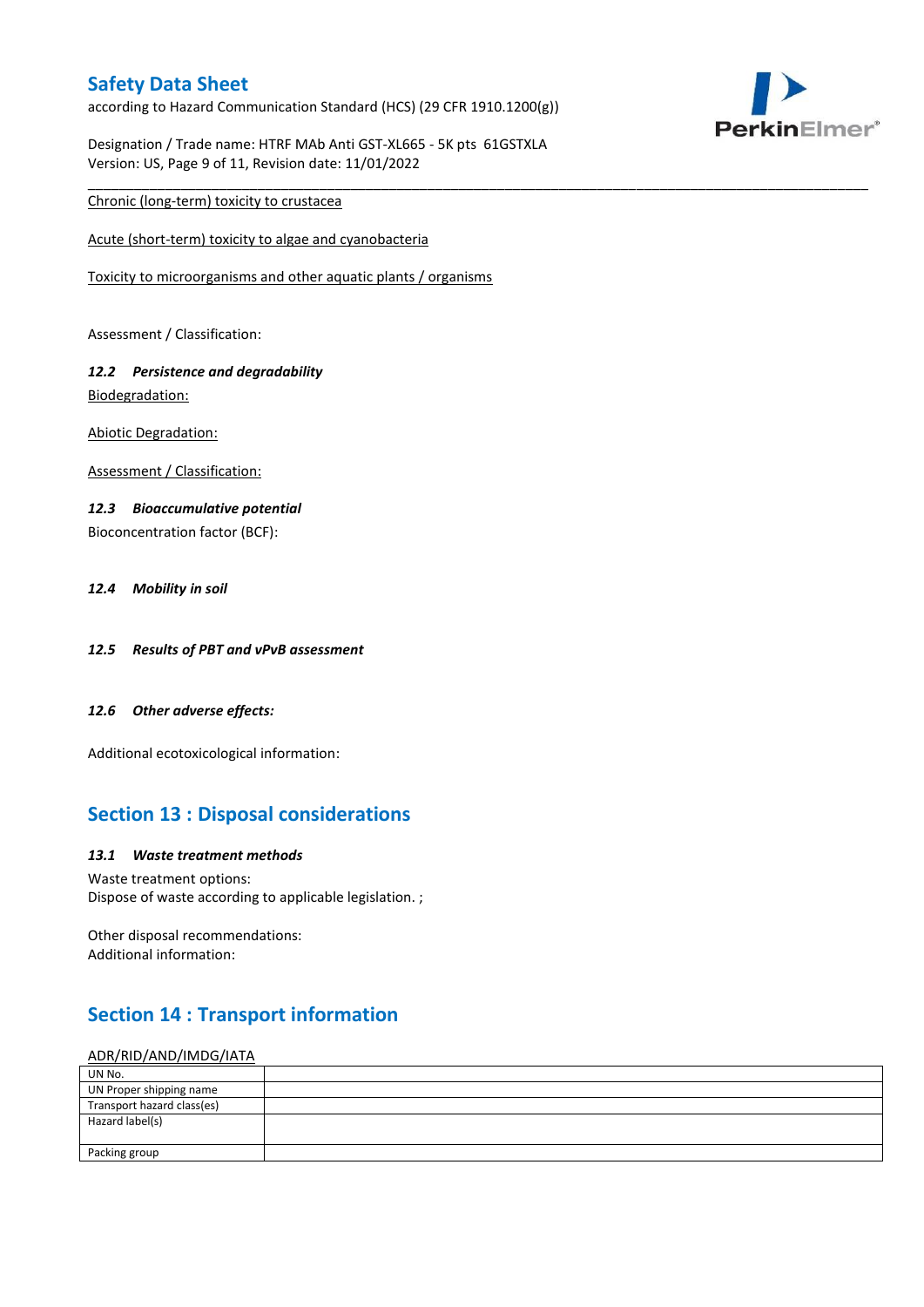according to Hazard Communication Standard (HCS) (29 CFR 1910.1200(g))



Designation / Trade name: HTRF MAb Anti GST-XL665 - 5K pts 61GSTXLA Version: US, Page 10 of 11, Revision date: 11/01/2022

*Transport in bulk according to Annex II of MARPOL 73/78 and the IBC Code*

\_\_\_\_\_\_\_\_\_\_\_\_\_\_\_\_\_\_\_\_\_\_\_\_\_\_\_\_\_\_\_\_\_\_\_\_\_\_\_\_\_\_\_\_\_\_\_\_\_\_\_\_\_\_\_\_\_\_\_\_\_\_\_\_\_\_\_\_\_\_\_\_\_\_\_\_\_\_\_\_\_\_\_\_\_\_\_\_\_\_\_\_\_\_\_\_\_\_\_\_\_

### Land transport (ADR/RID) Classification code ADR: Special Provisions for ADR/RID:<br>
Limited quantities for ADR/RID: Excepted Quantities for ADR/RI Excepted Quantities for ADR/RID: Packing Instructions for ADR/RID: Special packing provisions for ADR/RID: Mixed packing provisions: Portable tanks and bulk containers Instructions: Portable tanks and bulk containers Special Provisions: ADR Tank Code: ADR Tank special provisions: Vehicle for tank carriage:  $S$  Special provisions for carriage Packages: Special provisions for carriage Bulk: Special provisions for carriage for loading, unloading and handling: Special Provisions for carriage Operation: Hazard identification No: Transport category (Tunnel restriction code): Sea transport (IMDG) Marine Pollutant: Subsidiary risk(s) for IMDG: Packing provisions for IMDG: Limited quantities for IMDG: Packing instructions for IMDG: IBC Instructions: IBC Provisions: IMO tank instructions: UN tank instructions: Tanks and bulk Provisions: EmS : Stowage and segregation for IMDG: Properties and observations: Inland waterway transport (ADN) Classification Code ADN: Special Provisions ADN: Limited quantities ADN: Excepted quantities ADN: Carriage permitted: Carriage permitted: Provisions concerning loading and unloading: Provisions concerning carriage: Number of blue cones/lights: Remark: Air transport (ICAO-TI / IATA-DGR) Subsidiary risk for IATA: Excepted quantity for IATA: Passenger and Cargo Aircraft Limited Quantities Packing Instructions: Passenger and Cargo Aircraft Limited Quantities Maximal Net Quantity : Passenger and Cargo Aircraft Packaging Instructions : Passenger and Cargo Aircraft Maximal Net Quantity : Cargo Aircraft only Packaging Instructions : Cargo Aircraft only Maximal Net Quantity : ERG code: Special Provisions for IATA: **Section 15 : Regulatory information** *15.1 Safety, health and environmental regulations/legislation specific for the substance or mixture*

#### *15.2 Chemical Safety Assessment:*

For the following substances of this mixture a chemical safety assessment has been carried out :